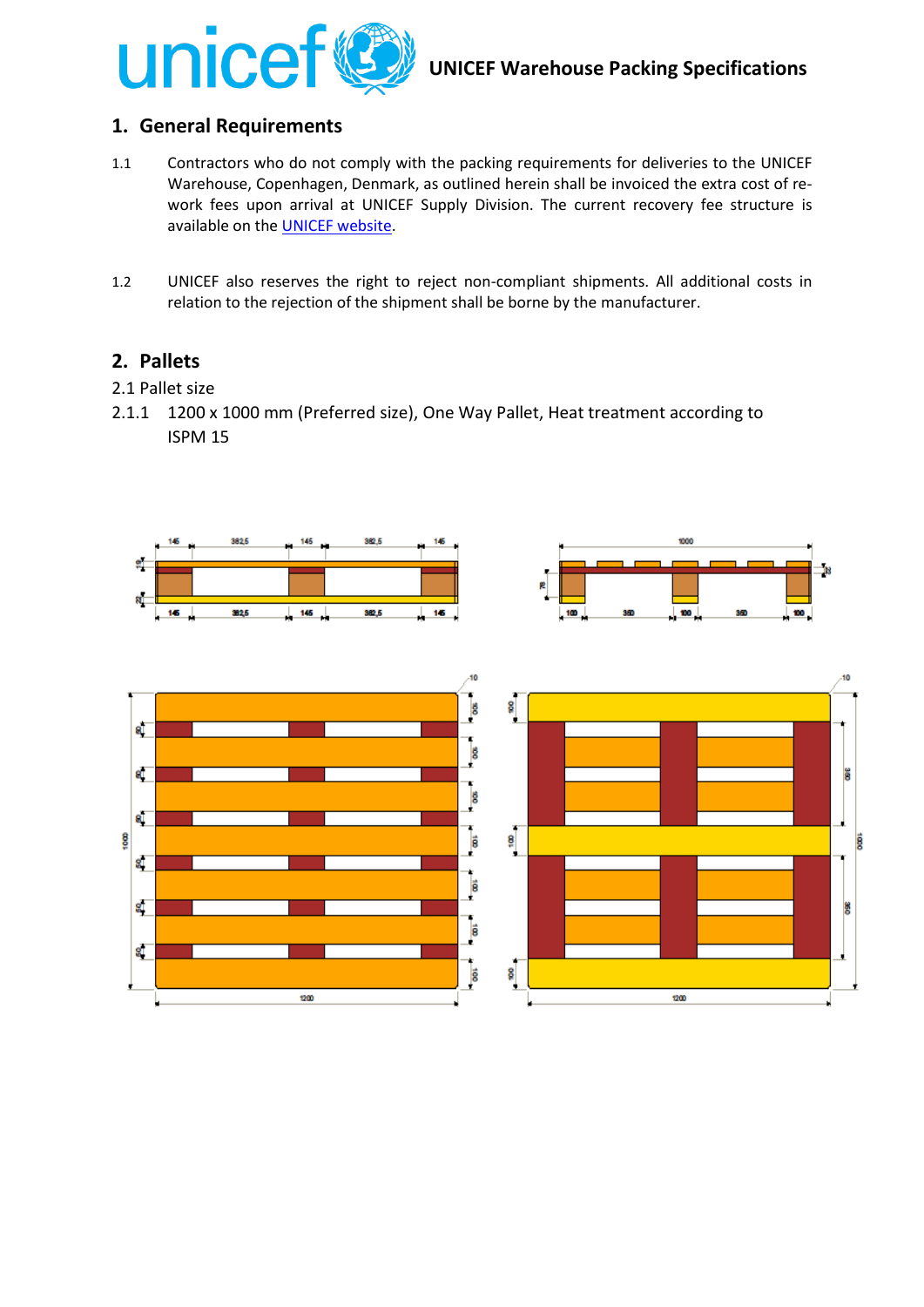

| Nails/Joint:<br>Deck board/Block |                           | 2 pcs. $3.1/85$ mm ring nail                 |  |
|----------------------------------|---------------------------|----------------------------------------------|--|
|                                  | Deck board/Stringer board | 2 pcs. 2.5/45 mm round nail (diamond shaped) |  |
|                                  | Bottom board/Block        | 2 pcs. $3.1/75$ mm ring nail                 |  |

| Tolerances: | Pallet length           | -0/+3 mm      |
|-------------|-------------------------|---------------|
|             | Pallet width            | $-0/+3$ mm    |
|             | <b>Board length</b>     | $-0/+3$ mm    |
|             | Board width             | $-3/+3$ mm    |
|             | Board thickness-0/+1 mm |               |
|             | <b>Block length</b>     | $-3/+3$ mm    |
|             | <b>Block width</b>      | $-3/+3$ mm    |
|             | <b>Block height</b>     | $-0/+2$ mm    |
|             | Entry height            | Min. 100 mm   |
|             |                         |               |
| Wood:       | Moisture content        | $<$ 20 %      |
|             | Wanes                   | $<$ 15 mm     |
|             | Single knot             | <1/3 of width |

Insect holes and rot are NOT allowed

Sum of knots <1/2 of width

Heat treatment According to ISPM 15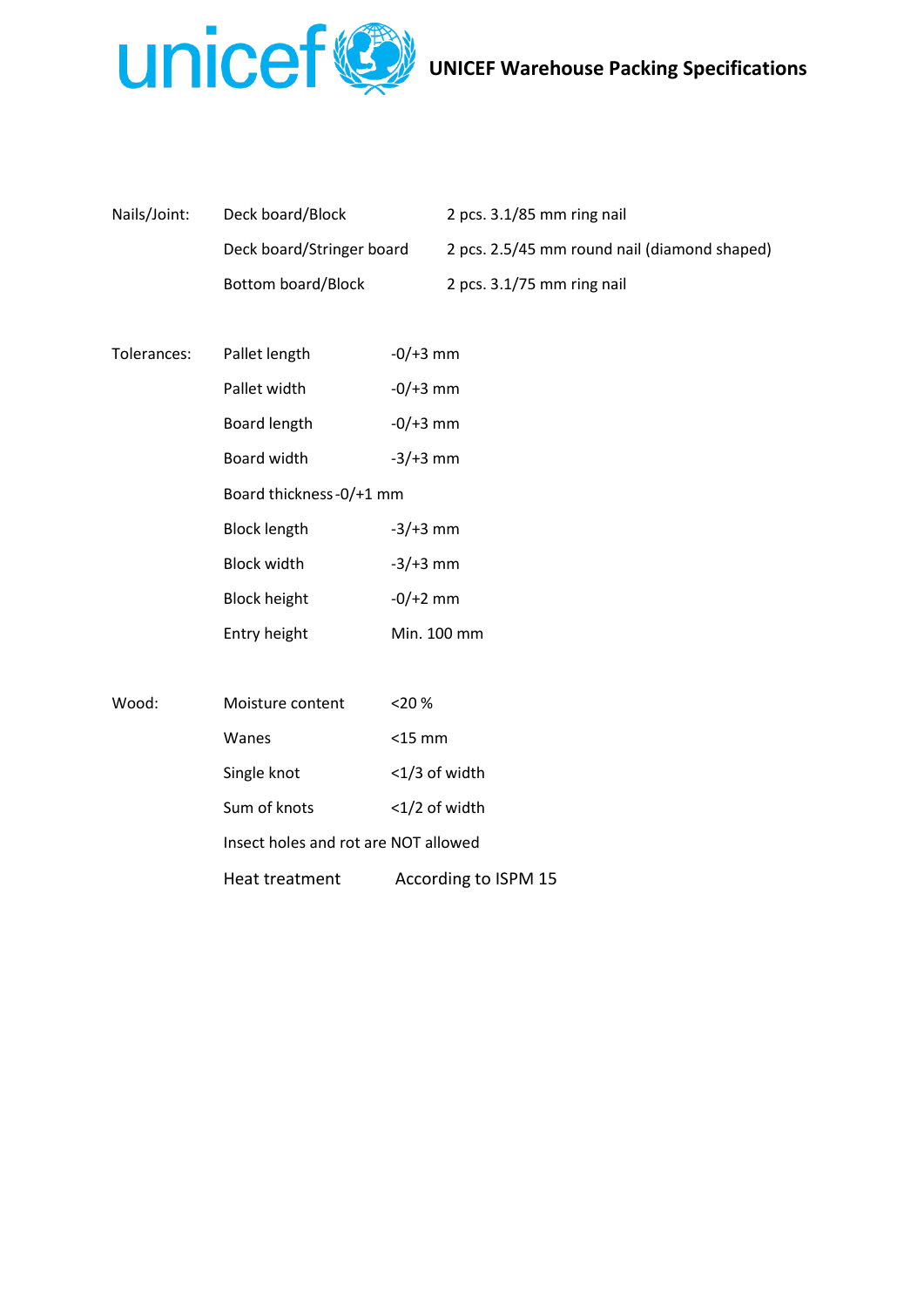

# **2.1.2 1200 x 800 mm, One Way Pallet (Euro) as per UIC 435-2 , Heat treatment according to ISPM 15**





| Nails/Joint: | Deck board/Block          |            | 2 pcs. 3.1/85 mm ring nail           |
|--------------|---------------------------|------------|--------------------------------------|
| shaped)      | Deck board/Stringer board |            | 2 pcs. 2.5/45 mm round nail (diamond |
|              | Bottom board/Block        |            | 2 pcs. $3.1/75$ mm ring nail         |
| Tolerances:  | Pallet length             | $-0/+3$ mm |                                      |
|              | Pallet width              | $-0/+3$ mm |                                      |
|              | Board length              | $-0/+3$ mm |                                      |
|              | Board width               | $-3/+3$ mm |                                      |
|              | <b>Board thickness</b>    | $-0/+1$ mm |                                      |
|              | <b>Block length</b>       | $-3/+3$ mm |                                      |
|              | <b>Block width</b>        | $-3/+3$ mm |                                      |
|              |                           |            |                                      |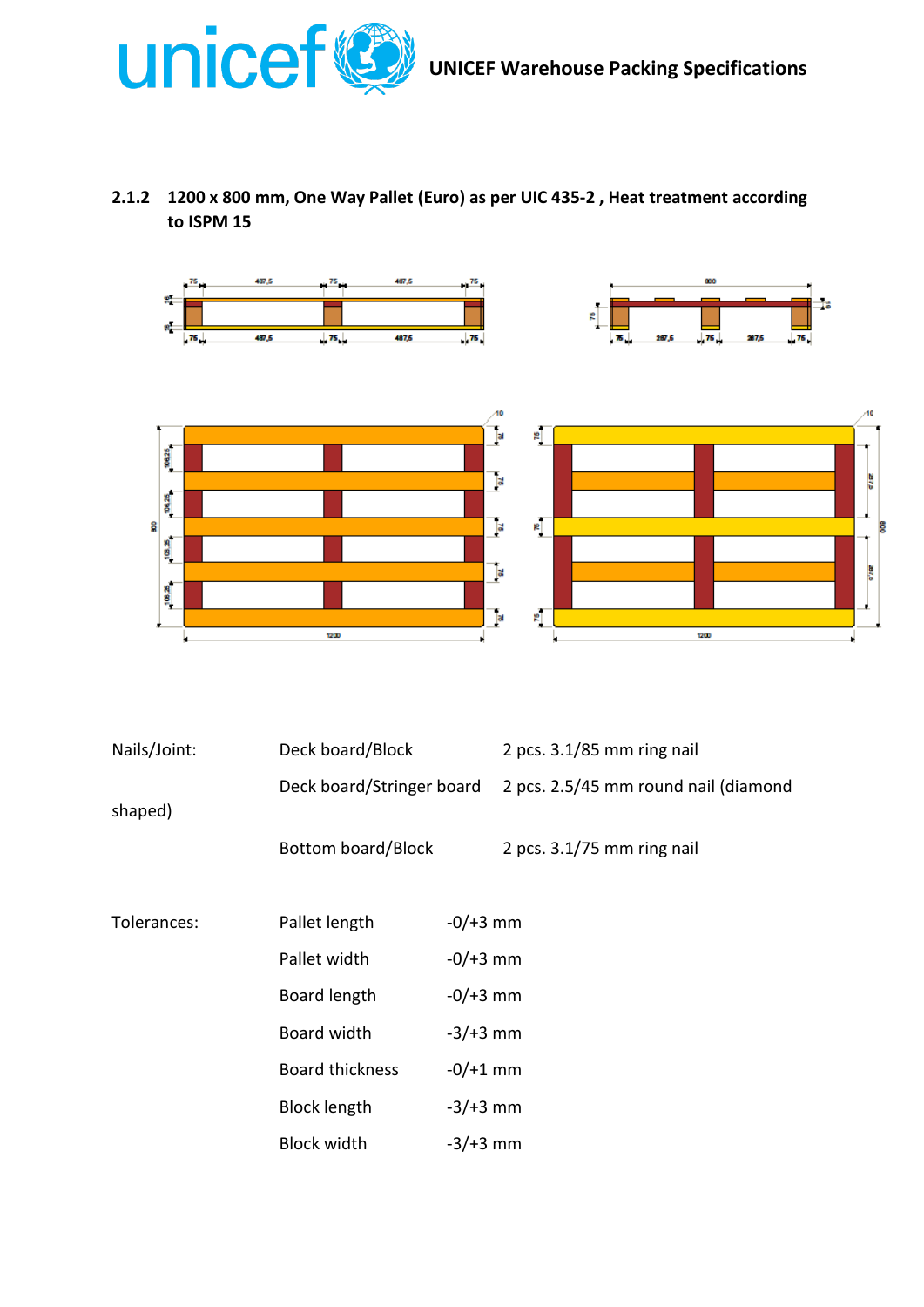

| <b>Block height</b> | $-0/+2$ mm                           |                      |  |
|---------------------|--------------------------------------|----------------------|--|
|                     | Entry height                         | Min. 97 mm           |  |
|                     |                                      |                      |  |
| Wood:               | Moisture content                     | 20%                  |  |
|                     | Wanes                                | $<$ 15 mm            |  |
|                     | Single knot                          | $<$ 1/3 of width     |  |
|                     | Sum of knots                         | $<$ 1/2 of width     |  |
|                     | Insect holes and rot are NOT allowed |                      |  |
|                     | Heat treatment                       | According to ISPM 15 |  |

#### **2.2 Carton stacking**

The maximum height is **110 cm including** the pallet. The maximum weight of the cargo including the pallet is **950 kg**  The cartons shall be cross stacked on the pallets whenever possible. No overhang is allowed.

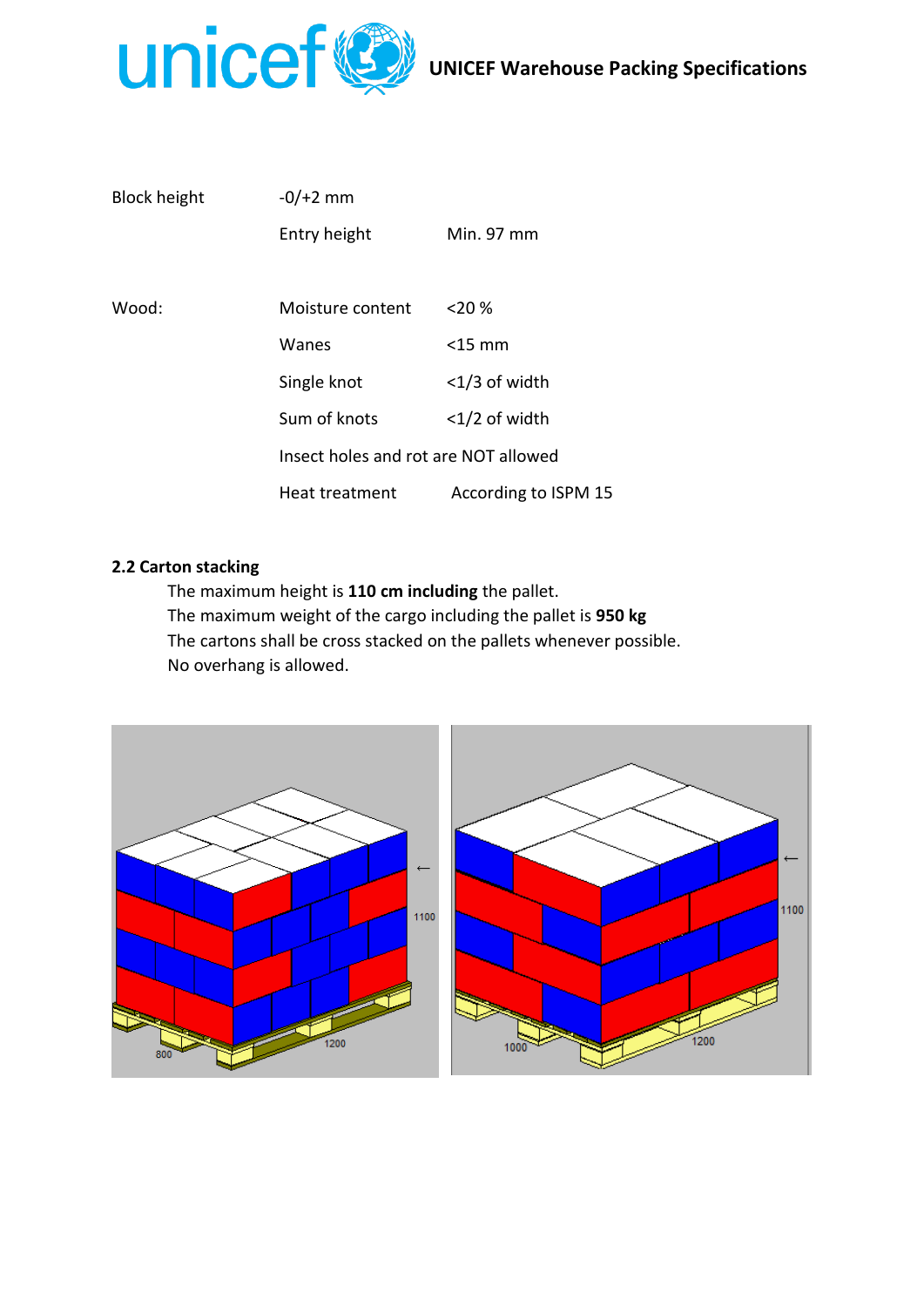

#### **2.3 Cargo**

The pallets/cartons shall contain **only** one material. For batch managed materials, e.g. pharmaceuticals and medical devices, the cartons/pallets shall contain **only** 1 single batch.

#### **2.4 Wrapping**

The cargo on the pallets shall be shrink-wrapped. The shrink-wrapping shall allow the pallet to be handled by fork-lift. Loose foil ends are not tolerated. Pallets must not be wrapped together.

#### **2.5 Strapping**

As an alternative to shrink-wrapping, the cargo can be fixed with straps of polypropylene. Steel straps are not acceptable.

The cargo shall be fixed with at least 4 straps, 2 on the pallet's short side and 2 on its long side.

#### **3. Cartons**

3.1 Export cartons

#### 3.1.1 Design

| Box style                      | Full-overlap slotted container (FOSC) |  |
|--------------------------------|---------------------------------------|--|
| FEFCE/ESBO Code                | 0203 modified as described below      |  |
| Closure                        | Outside flap, glued and stiched       |  |
| Flute designation              | BC double wall                        |  |
| <b>Structural instructions</b> | Meeting inner flaps.                  |  |
|                                | All corners of long side flaps are    |  |
|                                | chamfered 25x25 mm.                   |  |

#### 3.1.2 Quality and standards

| <b>Edge Compression Test</b><br>(ECT) | $\geq$ 17 kN/m                          | (EN ISO 3037) |
|---------------------------------------|-----------------------------------------|---------------|
| Bursting strength<br>(Mullen)         | $\geq$ 2200 kPa                         | (EN ISO 2759) |
| Water absorptiveness<br>(Cobb 1800)   | $< 155$ g/m <sup>2</sup>                | (EN ISO 535)  |
| <b>Bending stiffness</b>              | $MD: \geq 44000$ Nmm<br>CD: ≥ 19500 Nmm | (EN ISO 5628) |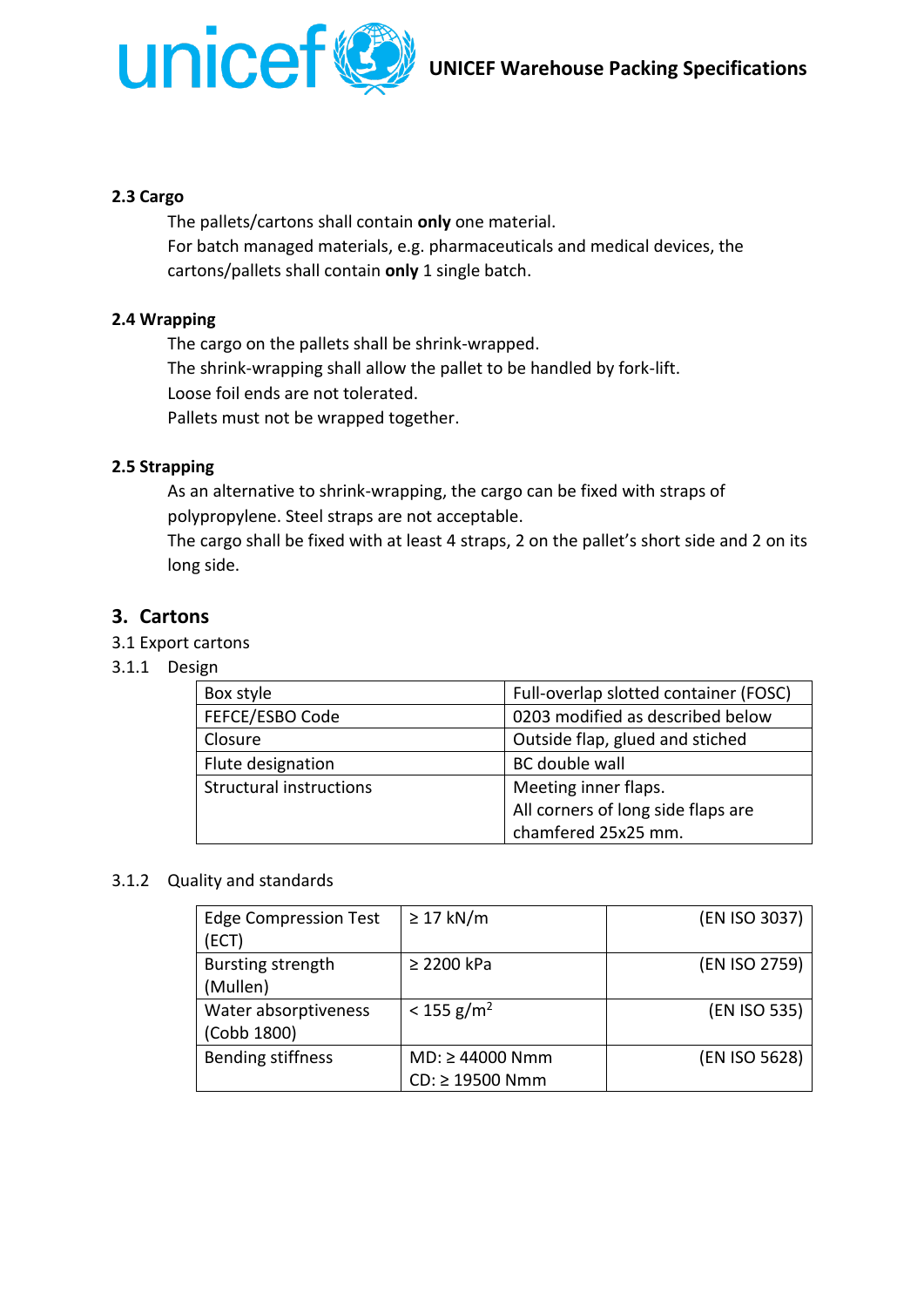

### 3.1.3 Quality instructions

Min. 60% of resulting box strength must be maintained in tropical conditions, i.e. 40°C and 90 % R.H.

Box compression test (BCT) must be provided.

### 3.2 Inner cartons

### 3.2.1 Design

| Box style                      | Regular slotted container (RSC)        |  |
|--------------------------------|----------------------------------------|--|
| FEFCE/ESBO Code                | 0201 modified as described below       |  |
| Closure                        | Inside flap, glued                     |  |
| Flute designation              | C single wall                          |  |
| <b>Structural instructions</b> | All corners of short side flaps (inner |  |
|                                | flaps) are chamfered 10 x 20 mm (10    |  |
|                                | mm on top edge).                       |  |

### 3.2.2 Quality and standards

| <b>Edge Compression Test</b><br>(ECT) | $\geq 6.1$ kN/m          | (EN ISO 3037)  |
|---------------------------------------|--------------------------|----------------|
| Bursting strength<br>(Mullen)         | $\geq$ 1680 kPa          | (EN ISO 27597) |
| Water absorptiveness<br>(Cobb 1800)   | $< 155$ g/m <sup>2</sup> | (EN ISO 535)   |
| <b>Bending stiffness</b>              | MD: N/A, CD: N/A         | (EN ISO 5628)  |

#### 3.2.3 Quality instructions

Min. 60% of resulting box strength must be maintained in tropical conditions, i.e. 40°C and 90 % R.H.

Box compression test (BCT) must be provided.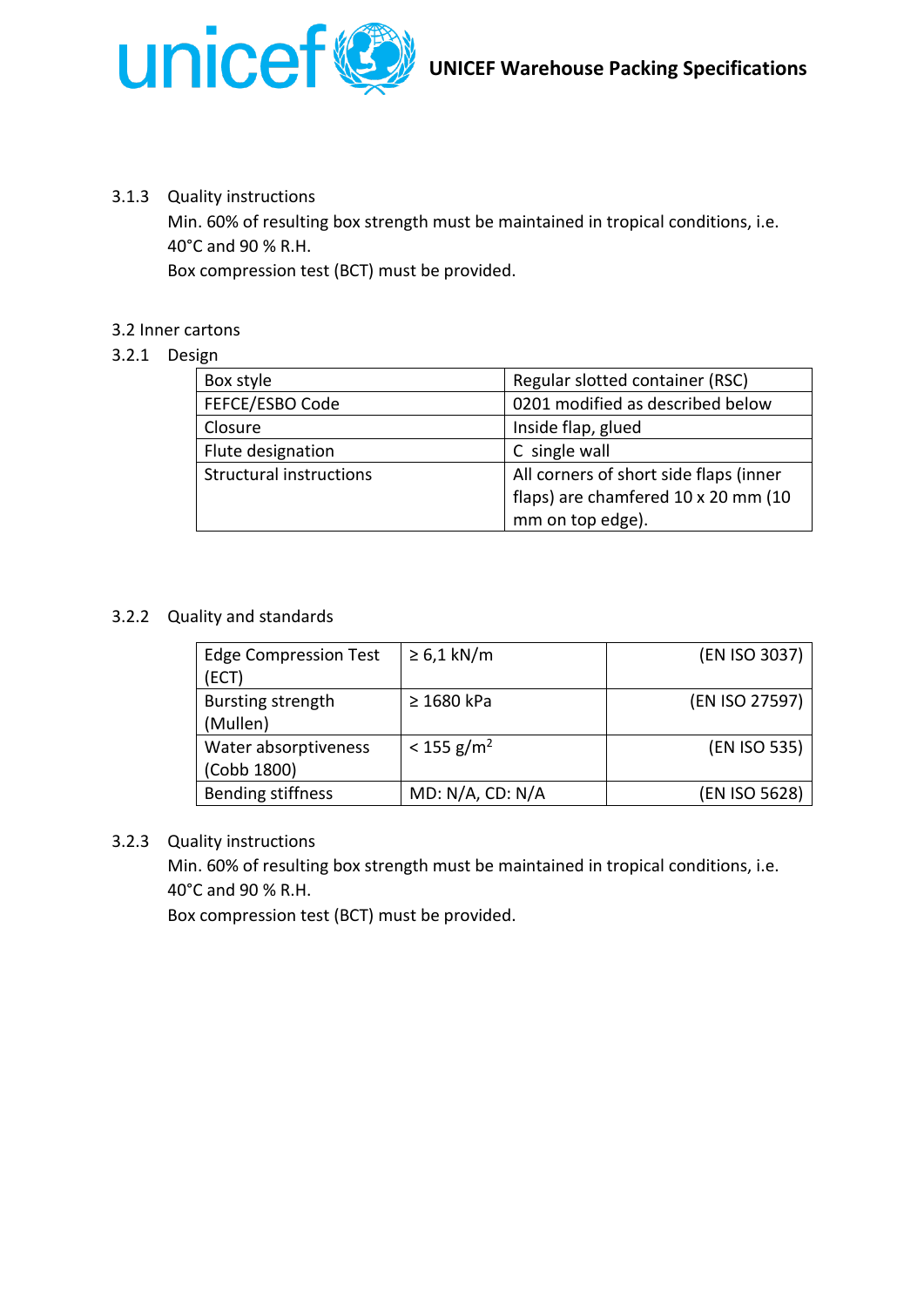

# **4. Labels**

## 4.1 Pallets

## 4.1.1 Barcode

The pallets shall be labelled with the following information in both clear text and barcode as per encoding type GS1-128:

| Unicef PO number                      | Identifier 400 |
|---------------------------------------|----------------|
| Unicef material number                | Identifier 93  |
| Pallet quantity                       | Identifier 37  |
| Batch number (if applicable)          | Identifier 10  |
| Manufacturing date (if batch managed) | Identifier 11  |
| Expiry date (if batch managed)        | Identifier 12  |

### 4.1.2 Label positioning

The labels shall be fixed on the two short sides of the pallets, outside the plastic wrapping.

#### 4.2 Cartons

## 4.2.1 Barcode

The cartons shall be labelled with the following information in both clear text and barcode as per encoding type GS1-128:

| Unicef PO number                      | Identifier 400 |
|---------------------------------------|----------------|
| Unicef material number                | Identifier 93  |
| Carton quantity                       | Identifier 37  |
| Batch number (if applicable)          | Identifier 10  |
| Manufacturing date (if batch managed) | Identifier 11  |
| Expiry date (if batch managed)        | Identifier 12  |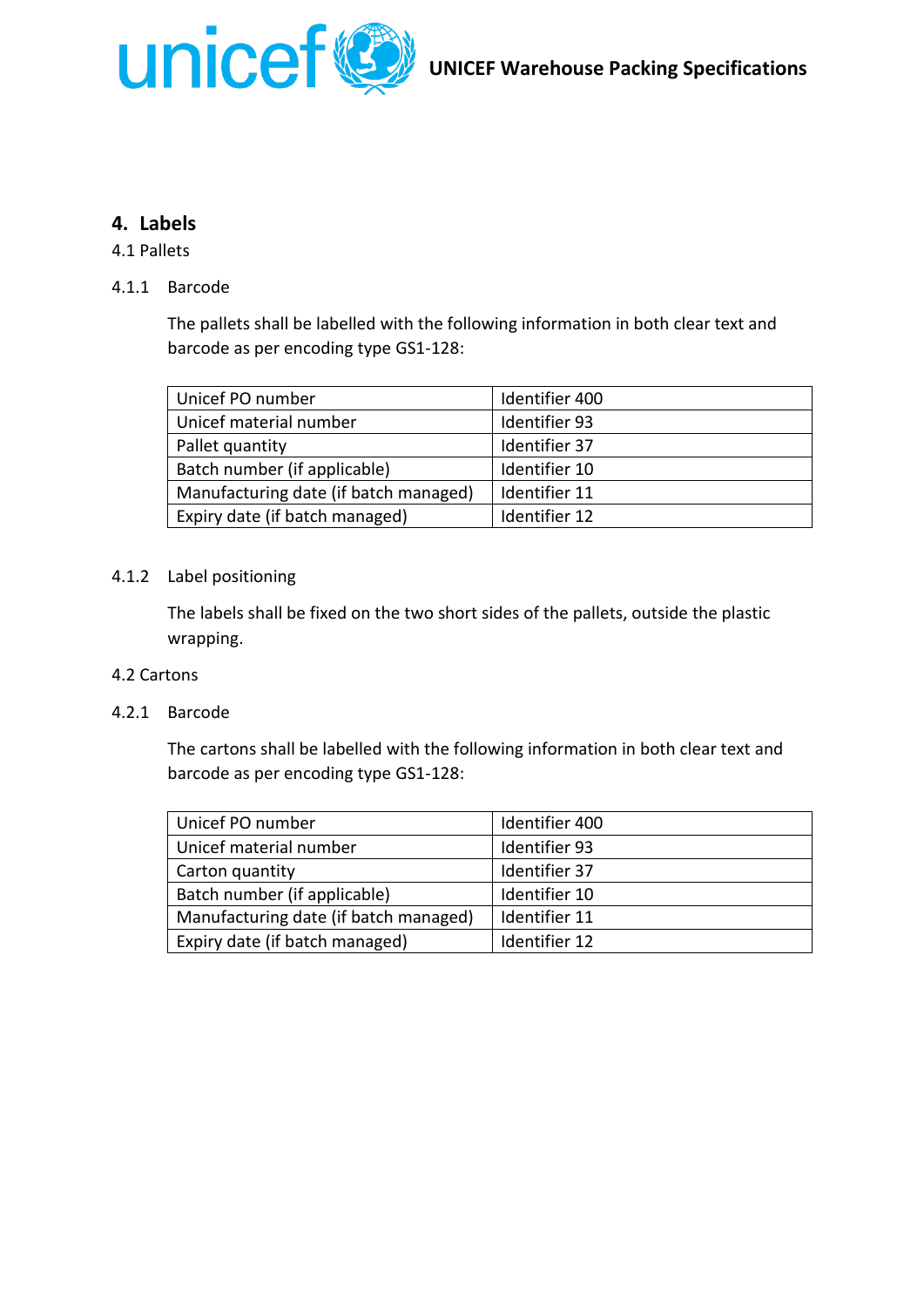

**UNICEF Warehouse Packing Specifications**

4.2.2 Label sample